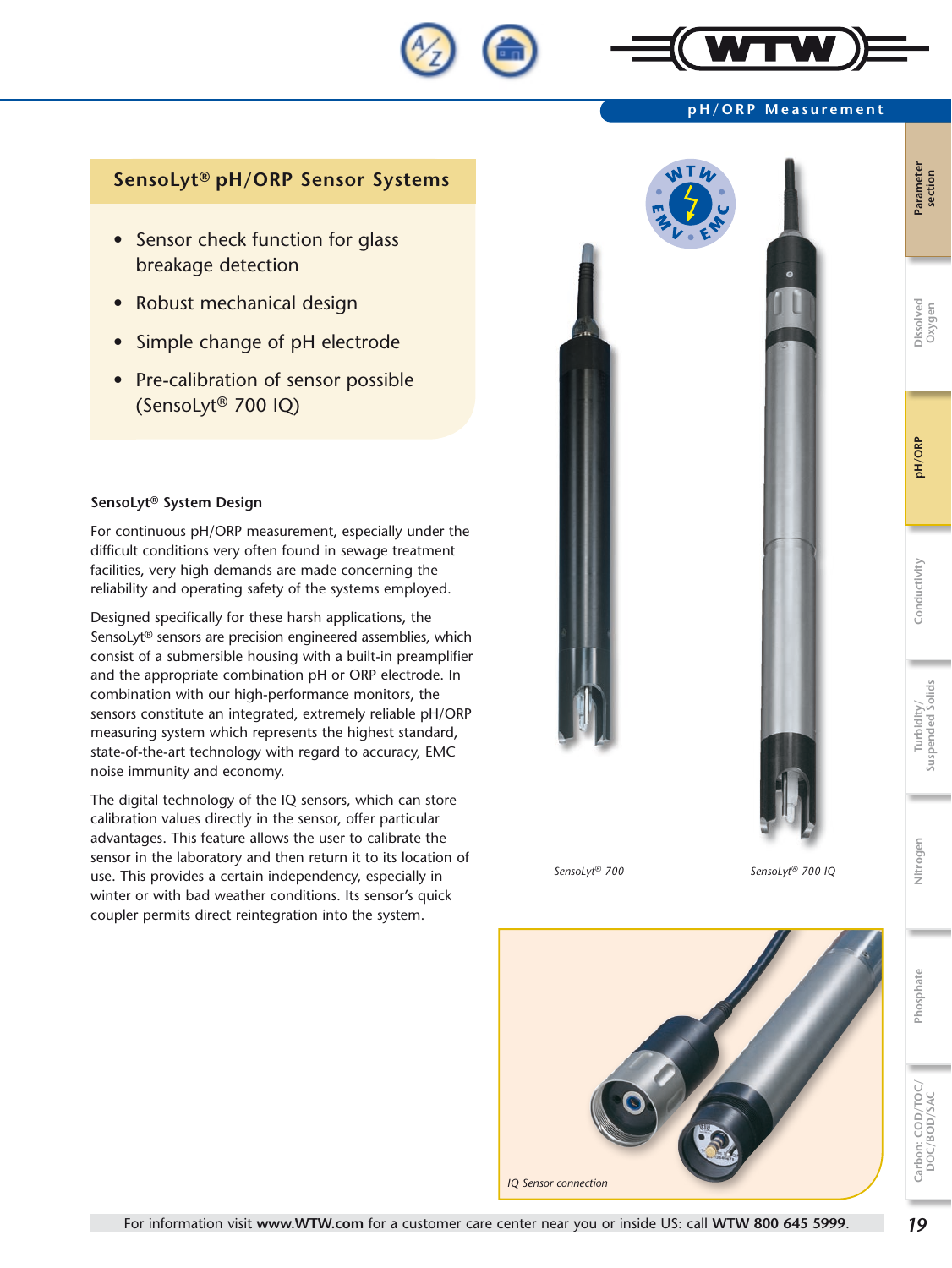

# **SensoLyt® Combination Electrodes**

- **Reliable**
- Stable against interference
- **Easy to maintain**



The reliability of pH and ORP measurements are determined to a large extent by the quality of the pH/ORP electrode which commonly is exposed to extreme conditions; particularly in many industrial applications.

The design of the applied reference system used is crucial to the overall performance of an electrode. In SensoLyt® combination electrodes the reference is a conventional Ag/AgCl/Cl electrode system, completely embedded in a pressure resistant solid gel-polymer electrolyte. As concentration changes in gel-type electrolyte occur very slowly, i.e. the electrochemical characteristic of the cell is unchanged, a stable and constant reference potential will be achieved.

With this electrode design, the polymer matrix/process fluid interphase consists of a pinhole diaphragm; i.e. an electrical flux is established through two fine holes in the cell of the reference system. Such a diaphragm especially reduces the risk of failures.

In addition, SensoLyt® combination electrodes require very little maintenance as there is no electrolyte replacement.



#### **SensoLyt® SEA / SE\***

This pressure and temperature resistant combination pH electrode incorporates a double pin-hole diaphragm and a gel polymer solid electrolyte, which is AgCl free and therefore resistant to sulfides.

Measuring range: pH 2 ... 12

- Highly contaminated sewage
- Emulsions and suspensions
- Media containing proteins and sulfides

#### **SensoLyt® SEA-HP**

Analog SensoLyt® SEA version, with optimized armoring for use under high pressure / temperature conditions.

- Measuring range: pH 4 ... 12
- Inline measurement in pipes

#### **SensoLyt® DWA / DW\***

Especially its long service life and precise measurement make it stand out from the crowd, in particular for measurements of drinking water with low conductivity.

Measuring range: pH 0 … 14

Drinking water

### **SensoLyt® ECA / EC\***

This combination pH electrode has a single pin-hole diaphragm and a gel electrolyte. With its long-term stability it provides an economical solution, particularly in most wastewater facilities.

Measuring range: pH 2 ... 12 Normally polluted wastewater

#### **SensoLyt® PtA / Pt\***

This ORP electrode is also fitted with a pinhole diaphragm, and is primarily recommended for applications in heavily contaminated wastewater.

Measuring range: ± 2000 mV

- Municipal and industrial sewage
- **Emulsions and suspensions**
- Media containing proteins and sulfides

*\* electrode without armor for direct use in flow-thru vessels*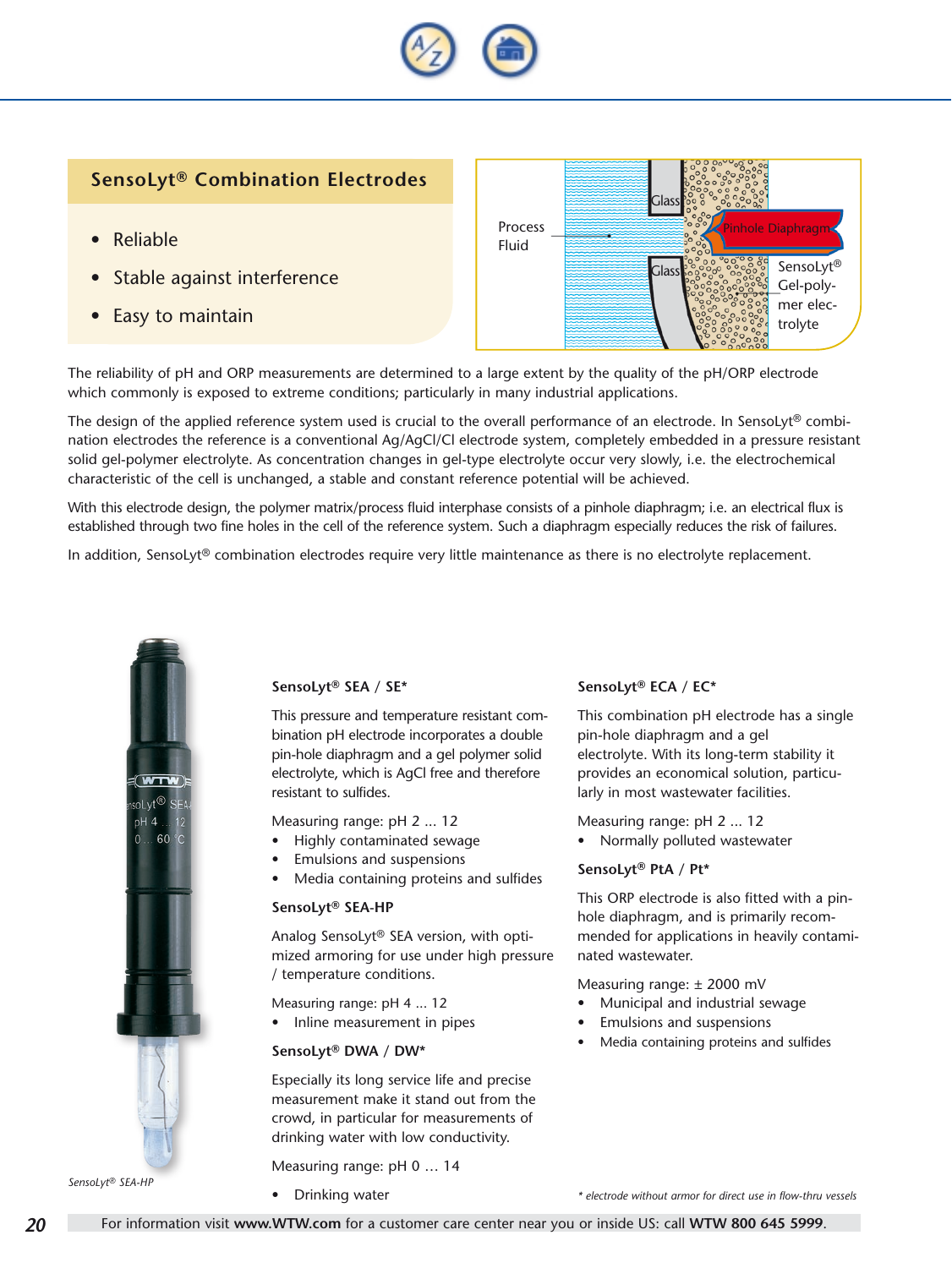#### SensoLyt® sensor assemblies perform multiple functions: **SACIO preamplification** of the electrode signal holder for an integrated NTC sensor for **temperature measurement** reliable **protection** of the installed pH-electrodes against mechanical damage **Conductivity pH/ORP Dissolved**  Digital signal processing with calibration value storage (IQ sensors) The very low voltage signal delivered by the pH/ORP electrode is very susceptible to noise and ground-loop interferences. For this reason WTW has integrated a preamplifer in the sensor assemblies. Its amplification and impedance conversion assure low-impendance and thus reliable signal transmission over long distances; e.g. required for operation with remotely installed monitors. SensoLyt® sensor assemblies feature a built-in NTC thermistor for temperature measurement and automatic temperature compensation. This enables both pH or ORP and temperature to be measured simultaneously with a single probe. Under the rigorous operating conditions of an industrial plant, e.g. a wastewater treatment plant, the rug-*Twist-lock*  ged design of the housing provides *Electrode cap Elec*important mechanical protection *Protective Sensor body Guard trode Con-Temperature POM Sleeve POM PVC Sensor 316 SS* of the glass pH electrode. For ser*nection* Conductivity vice purposes, the electrode can be replaced in the  $\overline{40}$ ⋴ field without tools.

**SensoLyt ® Sensor Assemblies** *IQ Sensor connection*

*12.24 in. (311 mm)*

*SensoLyt® sensor assembly with electrode*

# **Analog**

## **SensoLyt® 700**

The SensoLyt® 700 standard assembly incorporates an integrated preamplifier and a built-in stainless steel NTC temperature sensor. When using a WTW monitor, a special circuitry allows the pH electrode to be monitored for glass breakage. In addition, the SensoLyt® 700 offers as a standard feature an efficient lightning protection system. The SensoLyt® 700 sensor assembly can be fitted with any combination electrode of the SensoLyt® series. It is compatible with all WTW monitors of the EcoLine and QuadroLine® Series.

#### **SensoLyt® 690**

Same as SensoLyt® 700, but without the SensCheck function.

#### **SensoLyt® 650**

The SensoLyt® 650 unit is a passive assembly without preamplifier; i.e., it is designed for "high-impedance operation" with the electrode connected directly to the monitor input. The assembly is directly compatible with the high-impedance input of following WTW monitors: pH 170 and pH 296 or Stratos 2211 X pH models.

# **Digital**

 $\alpha$ 

### **SensoLyt® 700 IQ**

Digital pH/ORP armature with integrated preamplifier and lightning protection as well as digital signal processing and integrated temperature probe for connection to an IQ SENSOR NET. A special circuiting permits glass breakage detection monitoring. Due to the integrated calibration value memory, a "pre-calibrated pH measurement", the value of which is stored in the sensor, can be set in the laboratory. The sensor's quick release coupling allows the user to remove it from the location of use and return it after successful calibration in the laboratory. With an IQ connection in the laboratory, inconvenient field calibration under adverse conditions can be completely eliminated.

**Carbon: COD/TOC/ DOC/BOD/SAC**

Carbon: COD/TOC/<br>DOC/BOD/SAC

**Oxygen**

pH/ORP



*SensoLyt® pH electrode*

**pH/ORP Measurement**

Nitrogen